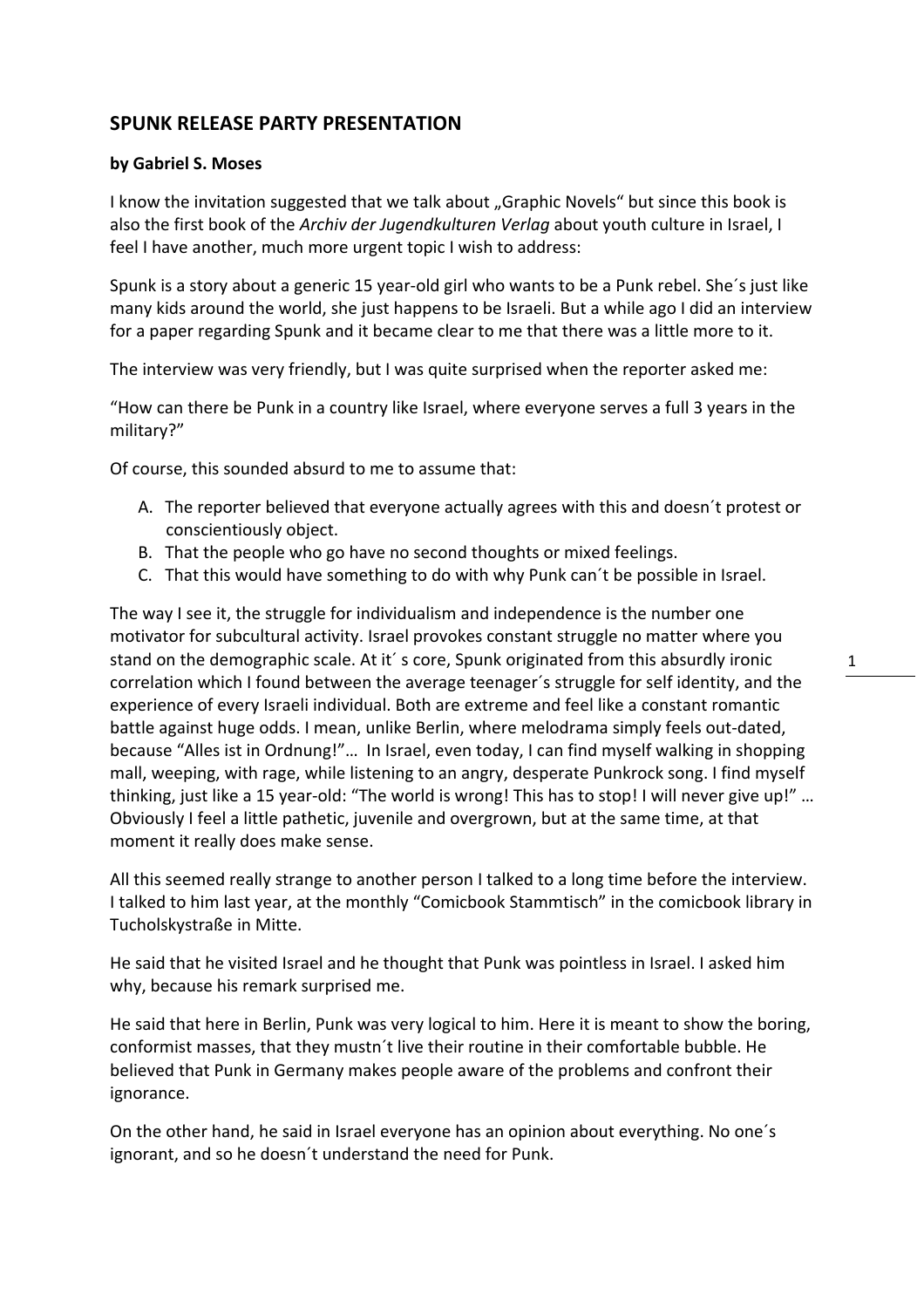This seemed to me to be a very funny thought. I see it completely 180 degrees opposite than him.

The way I see it, or the way Dick Hebdige described it, back in 1978, ("Subculture – The Meaning Of Style"), Punk was a manifestation of "otherness" through aesthetic means. Punk can only persevere in an environment which will acknowledge the political worth of this fashion statement. An environment that would feel appalled and alienated by this fashion statement.

True, Israel has a lot of heated public debate, but it revolves solely around politics, finance and "the best deal you can get out of the 5 bad ones you were offered". I believe that in it's foundation, it is a militaristic, competitive capitalistic state which values success and victory as higher than pastime and aesthetic aspects of culture. This dictates a very strict and poor aesthetic code and therefore, it is very easy to break it. The last time I was in Israel, a doorman at the entrance of a restaurant practically pulled my arm out of it´ s place, to look at my tattoo… without even asking my permission! Later, the waitress in the restaurant asked me in front of my mother, if I was "gay" and if I want to meet one of the waiters who was "into me".

All this because of my tattooed fingers and my bright‐green shoes. They didn´t even see the tattoo I have on my head … and what´s more, this was in Tel‐Aviv, the most secular, modern city. I think this is exactly why the underground scene in Israel is so productive. In many ways, it is DO OR DIE, at least in the spiritual sense. If we don´t stand up and live the way we want to, we are lead to believe that it simply won't exist. This is an exaggeration of course, but yes, the feeling of constant battle through the use of an "independent" style and behavior is akin in Israel to Punks, Head‐banggers, Hip‐Hoppers, or any kind of scene. In many aspects it´ s very similar to the struggle of other more acknowledged, gender and race oriented subcultures. Like the gay community, the Russian youths who are very integrated in different musical scenes, and of course, the Arab community. But the issue of the Arab community is so overwhelming and haunts our everyday existence so fundamentally that it becomes over stated. And so my characters don´t want to hear nothing of it! The Palestinian oppression becomes common knowledge, and so people like me feel it´s more urgent to protect our more immediate private space.

Think about it this way: I lived in Israel for 26 years, surrounded by suburbs and city nightlife, and I don't even know what the geography of the Gaza strip looks like! BUT, at the same time, even without being politically active, I felt my life was constant struggle for personal space, peace and identity. I find this fight is *so* desperate, that I give up on the "real" political issues completely and focus only on this! The rest of the people will fight about who´s right and wrong concerning the occupied territories. I am occupied with myself and it´s more important! It was important enough for me to say "fuck this place, fuck my heritage, fuck their flag, their religions, their systems, their ways, fuck Israel, I can´t take this anymore …" and now I live in Berlin.

But when I came to Berlin, I found just the opposite problem! We live in a city where you can identify a prostitute by her dress code! A prostitute will always have long straight hair, she will always wear a corset and high platform boots. She will smile at you and say "Hallo!" as you walk along Oranienstraße, as if she were working as a secretary. Berlin is the kind of city where a prostitute knows her place. And for that matter, so do Punks.